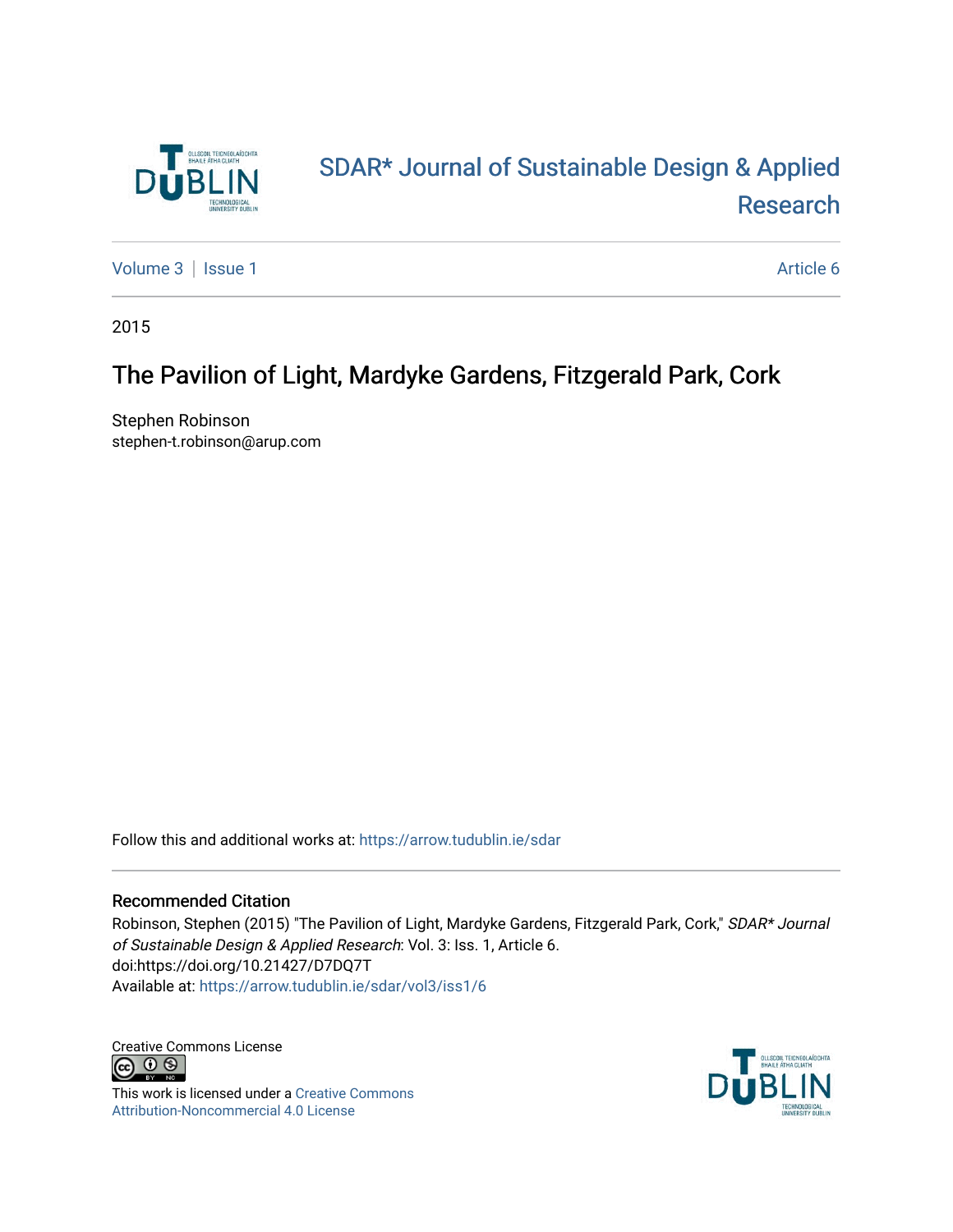# The Pavilion of Light, Mardyke Gardens, Fitzgerald Park, Cork



Stephen Robinson *stephen-t.robinson@arup.com*

Published by ARROW@TU Dublin, 2015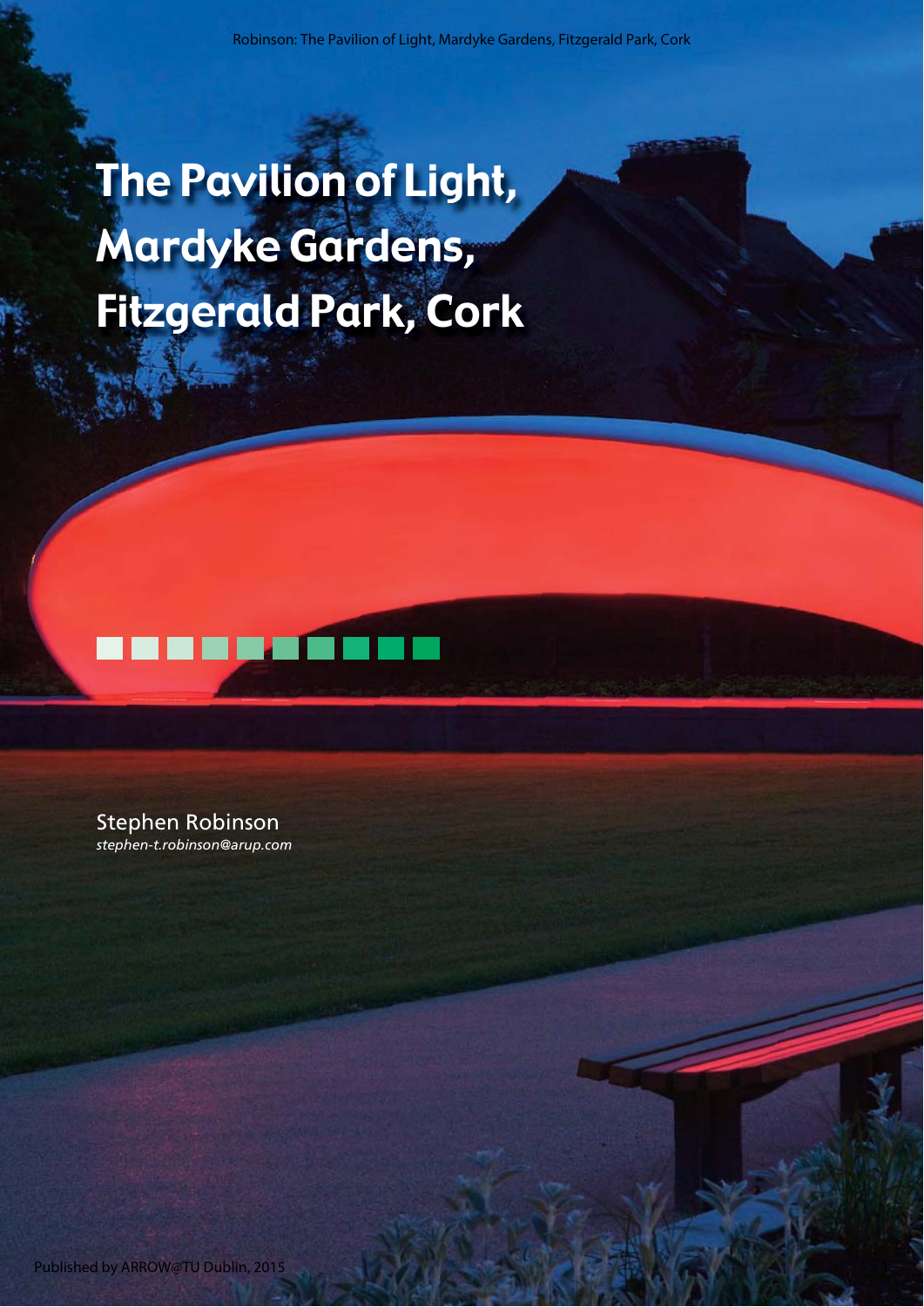# **Abstract**

This paper describes the lighting design and rationale for the Mardyke Garden project. It is realised through accentuating the historic buildings and integrating the local biodiversity issues such as the park's bat population. Many new modern structures have been added to this historic park such as a pavilion bandstand, called the "Pavilion of Light", with colourchanging luminaries and in-ground, star-scape, fibreoptic lighting in the children's play area.

This paper discusses the background behind the final lighting design and how integral elements such as the walkway bollards were designed so that bats would avoid the area involved, thereby sustaining their participation in the local ecology. Furthermore, the bandstand is now used as a reflector that not only changes the colour of the stage but as a projector into the sunken garden, synergising performance with the experience of patrons.

Also discussed will be how the lighting designer drew from localised landscaping in maximisinging optimal experience. Lighting controls are also discussed. Cork City Council can now manage this complex lighting design so that patron's experiences can evolve based on multi-faceted elements such as season, event and even occasion.

## *Key Words:*

*Innovative lighting, colour-changing lighting, LEDs, ecological friendly lighting.*

# 1. Introduction

The redevelopment of Fitzgerald's Park has created a state-of-theart public facility in the heart of the city. The thoughtful reimagining of the space, driven by the relocation of the bandstand to the front lawn, was integral to the success of the scheme and of reinventing the park. The Pavilion is now a modern landmark, conjuring memories of the grand bandstand of the international exhibition held at the site in 1902. Its success has acted as a catalyst for community engagement and has facilitated a range of events enjoyed by locals and tourists alike. As an icon of collective memory, it forms the heart of a wider community, designed to serve diverse ages and interests. It is a wonderful facility, whose flexibility of use will attract visitors from near and far for years to come as the park evolves and grows.

This paper discusses the lighting design of the Mardyke Gardens and covers many aspects of outdoor lighting. The bandstand is uplit with RGB LEDs to allow automated colour change of the Pavilion, which can subsequently be reflected onto the garden performance viewing area because of the reflective nature of the Pavilion. The walkway lighting is designed to be low energy and architecturally coherent with the surrounding design. The children's play area features fibre-optic lighting in the ground to form a "Starscape" at night and the *POD*, which was originally Dermot Gavin's awardwinning Hanging Garden at the Chelsea Flower Show in 2011, is now fixed firmly to the ground. Mounted on a podium, wide angle low-level luminaires illuminate this structure from below to accenuate the elevated "floating" *POD* effect.

The controls bring all of these separate lighting aspects together into one coherent design. The lighting controls use manual and Dali devices, along with an astronomical timer and web app facilities to ensure maximum flexibility of when and where these luminaires can be controlled or configured. This gives the City Council great scope to adapt and adjust the lighting design to suit the current need within the spaces.

The need to create an effective design in harmony with the existing environment was a key part of this project and introduced some challenges with regard to a local bat roost.

The complexity of working with bespoke structures provides challenges when attempting to calculate or model such areas. Parts of this lighting design did not rely on calculations but rather the experience of the designer. These challenges are also discussed within.

# 2. Background

The Mardyke Gardens was founded in 1845 by the building of Shrubbery House on its land by local brewer Charles Beamish before being bought by the Bon Secours Sisters in 1861. In 1902 it played host to the International Cork Exhibition for more than a year. Once the International Exhibition was finished, the park was handed over to the corporation for the people of Cork with Shrubbery House later becoming a Museum in 1942. Since then the citizens of Cork have enjoyed walking through the park and enjoying the gardens. In 2011 Cork City Council and Failte Ireland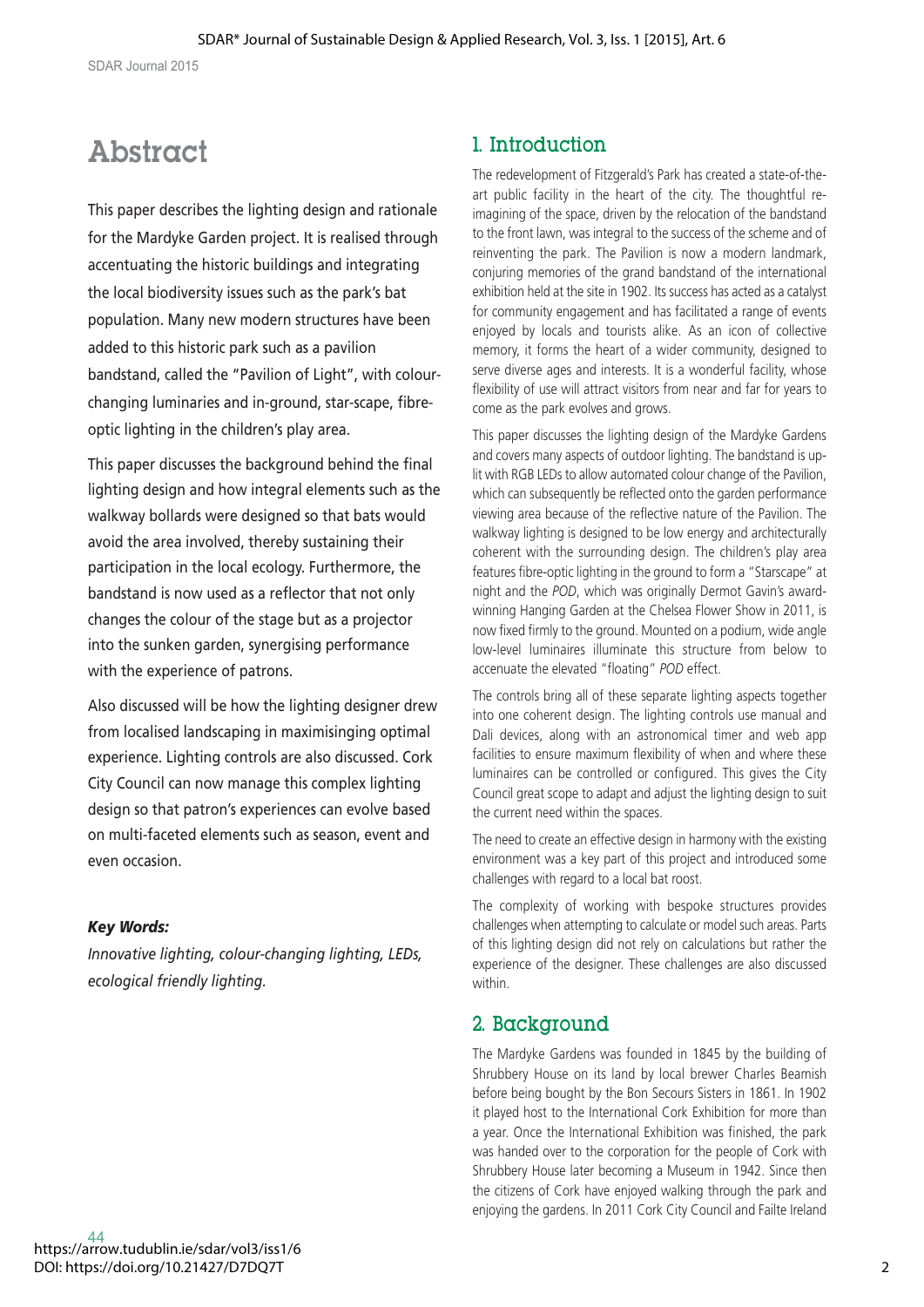

Figure 1: Pavilion of Light and front lawn with the Museum in the background leading to the Gallery Garden.



Figure 2a: Walkway, Gallery Garden, POD and Landscape Spheres.



Figure 2b: Children's play area with clear canopy (above).

agreed to fund a renovation of the park and to focus attention on two separate areas;

(1) Relocating the bandstand and creating a new pavilion in front of a viewing lawn to facilitate public access to numerous stage performances throughout the year;

(2) The addition of the *POD* in the Gallery Garden overlooking the river Lee to the rear of the park with a new walkway linking it to the main entrance. The Gallery Garden area also includes a new children's play area in and around new and exciting landscape spheres (Figure 2a and Figure 2b).

## 3. Methodology

The objective of the lighting design was primarily to improve the experience associated with the architecture and to carry this heightened experience into the evening and night for the occupants of the park. This was broken down into four main areas of light.

Firstly, the Pavilion of light is a bespoke structure with smooth curves and high reflectance to enhance acoustic performance of bands playing by directing sound outwards towards the front garden. The objective was to use this structure to enhance the visual experience also by using the white surface as both a canvas and a reflector. The challenges this posed was the fact that it was such a complex structure that modelling it or calculating it would not prove to be an accurate estimate. The design was largely based on manual estimations and mock-ups on site.

The second lighting task was to highlight some of the new trees planted in the garden. For this, narrow beam LEDs are used with a 40° cut-offf to ensure only the targeted tree is illuminated.

The third area of interest from a lighting design perspective was the children's play area. This area is open-plan between the *POD* and the museum with a clear canopy structure located within it. Fibre-optics are used to create a starscape in the ground which can twinkle in the dark, replicating the night sky on the ground.

The fourth area of interest was the *POD*, located at the rear of the park beside the children's play area. The *POD* was originally suspended from a crane at the Chelsea Flower Show but, as this could not be replicated in a public park, the *POD* was mounted on a podium. The lighting design in this area was designed to illuminate the *POD* from below to highlight the structure without



Figure 3: Design approach incorporating control elements for each facet of the project.

attracting emphasis on the mounting. This approach provided the illusion (at night time) of a floating structure as the light shining beneath it was evenly distributed along the front of the object and its linear length. The podium it was mounted on was not the focus of illumination.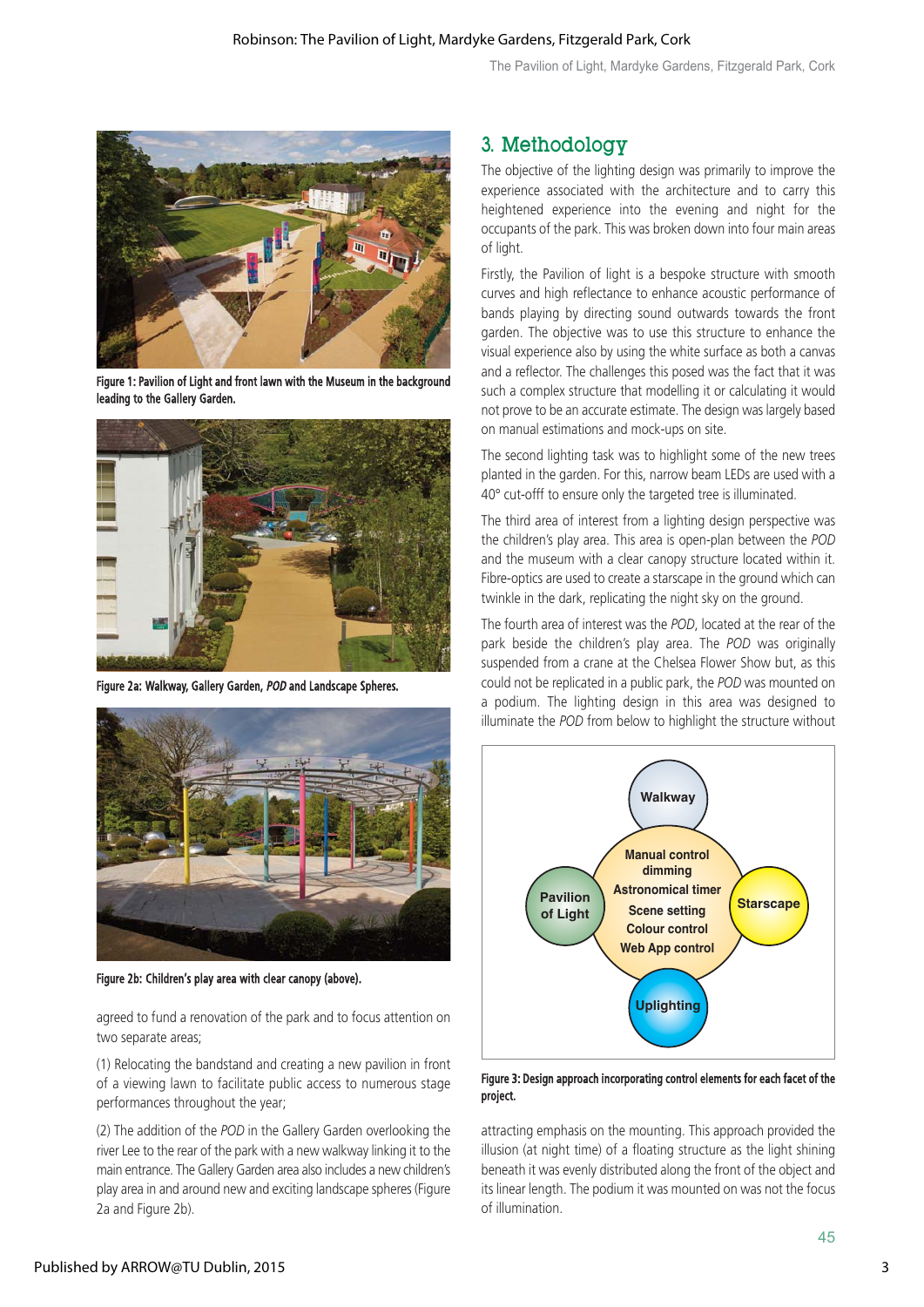Finally, the walkway from the main entrance to the *POD* and surrounding areas was designed to ensure adequate light to pedestrians walking through the park, but also to not interfere with the local bat population in the park. Cork City Council required assurances that local bat life would not be effected by the lighting in all of the circulation spaces that the public would frequent. The design approach is illustrated in Figure 3 (page 45).

The four separate aspects of the design were all integrated onto a common control platform (Philips Dynalite) that brought together control protocols; such Dali protocols outlined in IEC Standard 60929 are used for dimming and switching, and DMX controls for colour-changing to DMX 512. The control strategy developed ensured all the above criteria were met. It also complemented the vision of the new landscape architecture.

## **3.1 The Pavilion of Light**

The Pavilion of Light is illuminated via nine 900mm-long in-ground asymmetric RGB (18W x 3) LEDs spaced evenly across the underside of the structure. The structure is white, giving an accurate reflection of the light being directed towards it. The Pavilion reflects the light outward onto the front lawn giving a spectacular light show each night. The luminaires are Dali controlled from within the museum and are set on the colour-changing loop each night. The colours and sequence can also be controlled via Cork City Council's office, or from an iPhone/Android app. This allows the bandstand to change to any colour of the spectrum at anytime from anywhere.



Figure 4: Pavilion of Light (top) and some spot lighting highlighting new trees (below).

## **3.2 Up lighting of the new horticulture**

As part of this project many new trees and foliage were planted and the landscape architect wished to highlight some of these at night time. To do this, in-ground IP67 LEDs with a colour temp of 3000K were used. In order to limit upward light pollution a narrow beam angle of 40° was chosen (Figure 45). The lamp was also recessed down inside the fitting to limit glare to pedestrians.



Figure 5: Narrow beam angle of uplighter.



Figure 6: Narrow beam uplighters focus light on trees and limit upward glare.

#### **3.3 Starscape 3.3 Starscape**

The Starscape is located in the children's play area of the park. The idea behind this is to create some in-ground lighting that would



Figure 7: Starscape employing bespoke sculpture as well as shrubbery in the cobble lock area.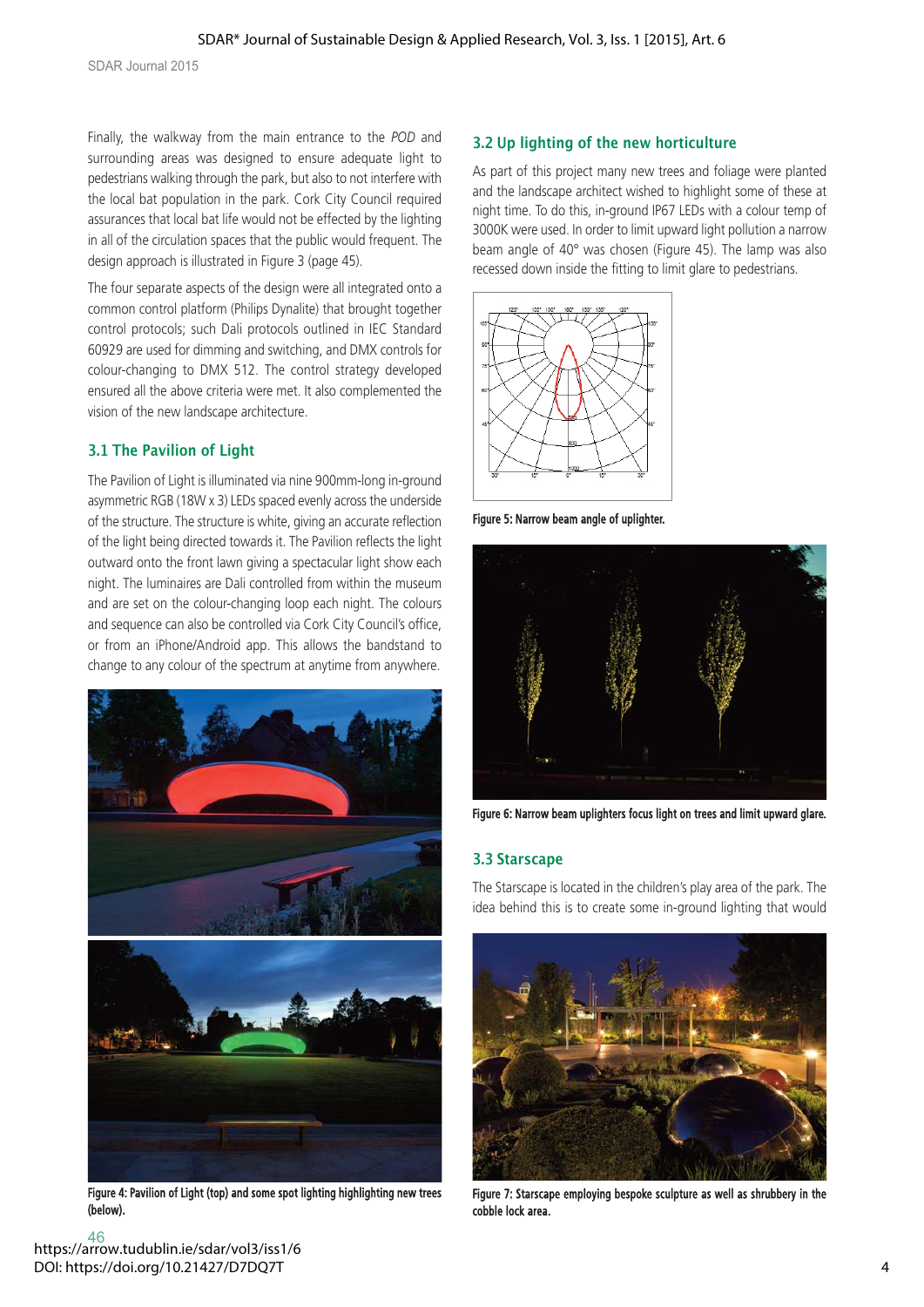add a sense of fun to the space. The light engine was located in a dry enclosure hidden within the new shrubbery and the light was carried by sheathed end–emitting polymer optical fibre. These fibres were located within the cobble lock of the play area.

# **3.4 Walkway Lighting**

The walkway from the main entrance of the park to the rear (towards the *POD*) posed some concern to Cork City Council as a known bat roost was in the area. The walkway lighting was designed to ensure the bat flight pathways between the roost and the river Lee where unaffected.

To achieve this it is important to understand what effects bats and their feeding habits with regard to the surrounding light.

Bats are nocturnal and only come out at night after the sun has set and light levels are low. Most bat species are photophobic and bright lights near or around a bat roost have been known to impact the population in the area. *"The direct and artificial illumination of a bat roost area may reduce activity resulting in later emergence, giving bats less time to forage which may result in bats being underweight, thereby increasing the risk of mortality during winter hibernation* (Bat Conservation Trust, 2009)".

Light emitted at one wavelength with no ultraviolet light helps to maintain the bats' environment as normal. Low temperature luminaires are recommended for use in areas of known bat activity due to the low levels of UV emitted. Light at this colour temperature does not attract insects and thus does not interfere with the bats usual feeding habits.

It is also recommended that lighting in these areas be kept low and focused on the task area to minimise light spill. The UK bat organisation recommends that luminaires should not exceed eight metres tall and that a 10-metre corridor adjacent to the illuminated area should be maintained to allow bats to travel in parallel.

For this project, 1-metre tall LED bollards were used with a colour temperature of 3000K. The light level on the pathway was kept to the required minimum of 5 lux. This was achieved by specifying dimmable luminaires and physically calibrating (dimming down) each one in position to gain the correct minimum light level, and to eliminate any unnecessarily high levels along this pathway.



Figure 8: Bollard lighting model – 10m bat corridor to the right, low level direct light on the pathway at 300K minimises the impact on the bats' habitat.



Figure 9: Dialux calculation to achieve 10 lux average if required, luminaires are running at 50% of this value on site.

After occupied hours the luminaires, which are controlled via an astronomical clock, ramp down even further to give a 3 lux average. This is to further improve the bats' night time environment and also not to attract unwanted anti-social behavior. The bollards are IP67 and IK10 which are particularly suited to this project.

Under CIBSE Guidelines (CIBSE, 1991) 10 lux for primary pathways and 5 lux for secondary pathways in public parks is required. The lighting calculation was designed to meet the 10 Lux but, as the luminaires were dimmable, a derogation was allowed by Cork City Council to designate this pathway a secondary route and the luminaires' outputs were dimmed down to meet this requirement.

#### **3.5 The** POD

The emphasis on lighting the *POD* was to evenly distribute the light across the front of the *POD* but, at the same time, to ensure the mounting platform stays in some darkness. To do this wide-angle luminaires were positioned at each end of the structure, mounted slightly in front and hidden from view behind some shrubbery. The luminaires adequately light the structures' façade facing the occupants of the park and do not highlight the mounting brackets underneath.



Figure 10: The POD illuminated by wide angle floodlights at each end from below.